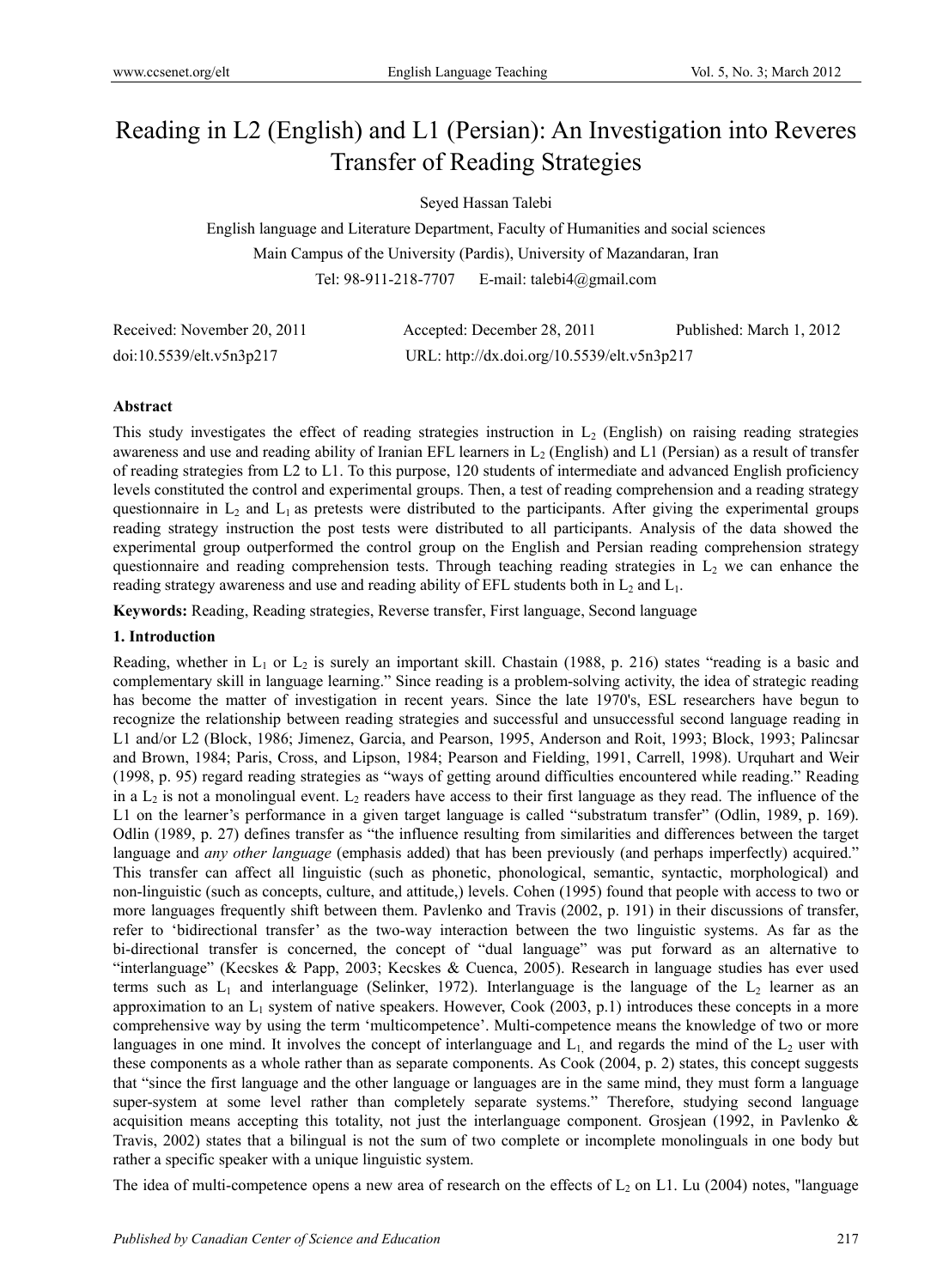transfer is not restricted to L1 transfer." The direction of this transfer may also be the reverse. This kind of transfer is referred to as "borrowing transfer" (Odlin, 1989, p. 169), reverse or backward transfer (see Kecskes & Papp, 2000). Borrowing transfer affects language in all its aspects; "although the L1's phonetic and phonological features are not likely to be affected, since it is so established in the speaker" (Arranz, 2005, p. 117). Cook (2003, p. 1) mentions that "the first language of people who know other languages differs from their monolingual peers in diverse ways" from vocabulary to pragmatics. Bialystok (2001) maintains that L2 user children have more metalinguistic skills in L1 than their monolingual peers. Hungarian children who know English use more complex sentences in their L1 than those who do not know English (Kecskes & Papp, 2000).

Cook (2004, p. 1) states "learning another language *does* seem to change people's 'thinking' to some extent." With all that has been mentioned above about the benefits of knowing a second language and the cross-linguistic influence, it seems that not much research has been carried out on the effects of  $L_2$  on  $L_1$  as far as the transfer of reading strategies from  $L_2$  to  $L_1$  is concerned. This study attempts to investigate if the reading strategy awareness and use and reading ability in  $L_2$  would transfer to  $L_1$  reading tasks as a result of explicit reading strategy instruction in  $L_2$ . The following hypotheses are therefore put forward:

1a & b) There is no differential gain for experimental and control groups in **English/Persian** reading scores after the intervention;

2a & b) The proficiency level of students will have no significant influence over gain in scores from pre to post test situation in **English/Persian** reading scores;

3a & b) There is no differential gain for experimental and control groups in **English/Persian** reading strategy scores after the intervention;

4a & b) The proficiency level of students will have no significant influence over gain in scores from pre to post test situation in **English/Persian** reading strategy scores.

# **2. Methodology**

# *2.1 Participants*

The subjects of this study were Iranian pre-university boy students of about 18 years of age, who had already passed the general English as well as the Persian language and literature courses at the third grade of high school.

# *2.2 Instrumentation*

The following instruments were used in this study:

# 2.2.1 Language Proficiency Test

In order to make sure of the homogeneity of the control and experimental groups in terms of their English language knowledge, a test battery of Nelson, series 400B was employed. The time allotted was 30 minutes. The test was piloted on a similar group of ten students and the reliability of the test scores according to the KR-21 formula turned out to be 75.78.

# 2.2.2 Test of Reading Comprehension in English

In developing the test of reading comprehension in English five passages were selected from the reading section of books two and three of New Interchange series (Richards, 1997). The number of words in the selected five passages ranges from 257 to 295 words. Six items were developed for each passage and in all there were thirty items for all five passages. The nature of the items in terms of recognizing main ideas, vocabulary knowledge, and inferencing was the same for all passages. The reliability of the test of reading as calculated through the K-R21 formula turned out to be .81. To determine the concurrent validity of the test of reading in English, the correlation coefficient between the Nelson test of proficiency in English and the test of reading comprehension in English in the piloting stage was calculated and turned out to be .79. The time allowed was 30 minutes as determined at the piloting stage.

# 2.2.3 Test of Reading Comprehension in Persian language

The reading comprehension test in Persian had two passages, each containing fifteen items, and in all 30 items. The nature of the items for the two passages in terms of recognizing main ideas, vocabulary knowledge, and inferencing was the same. After administering this test to a similar group of twenty students, the reliability of the scores of this test according to the KR-21 formula at the piloting stage was calculated to be 0.82.

# 2.2.4 Questionnaire

The strategic approach was measured by means of a five-point Likert scale reading strategies questionnaire (Never/ Seldom/ Sometimes/ Usually/ and Always true of me) offering an immediate retrospective picture of the reading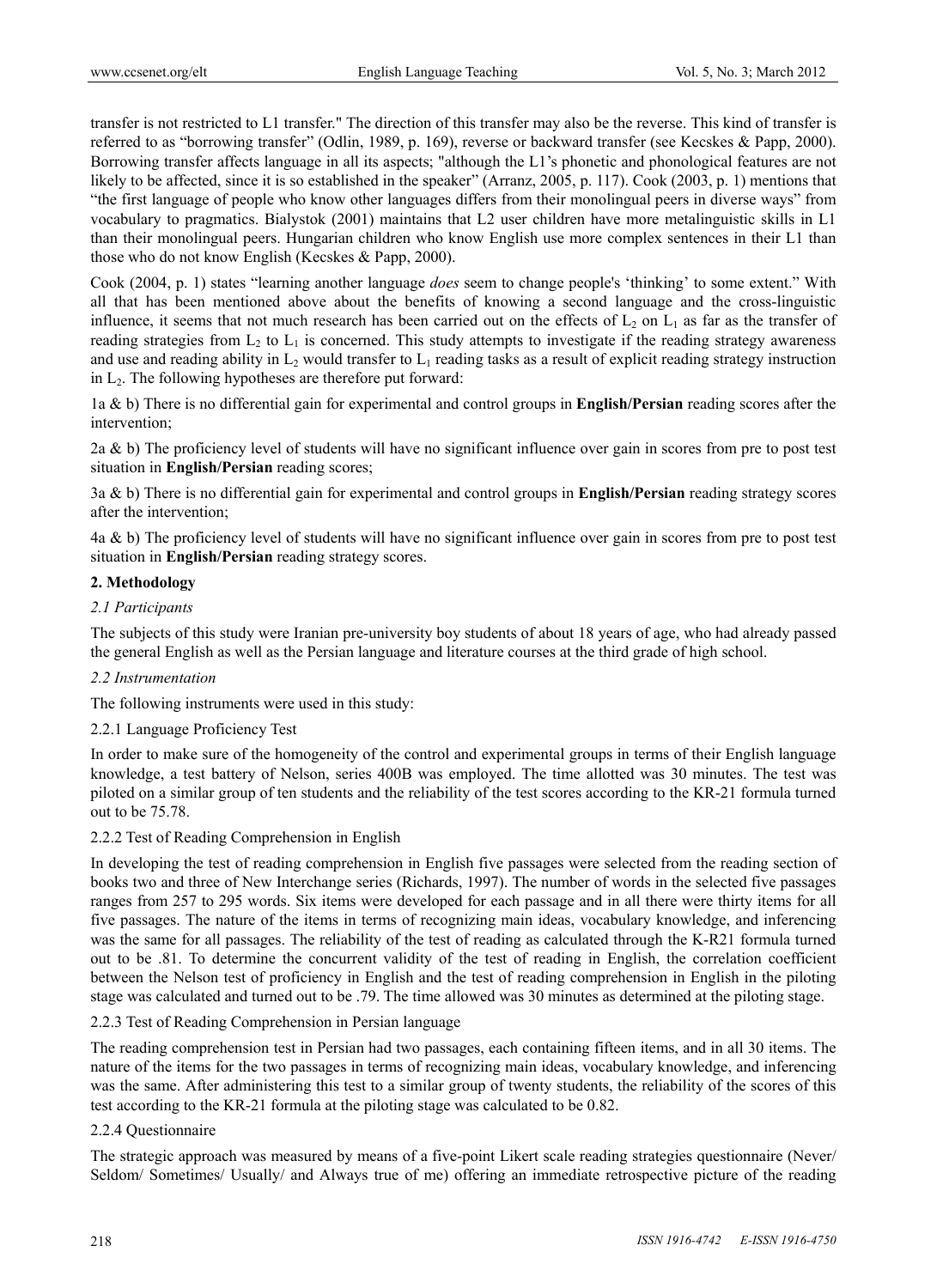behavior.. All the 33 items in this study were adapted from different related questionnaires in research-validated studies (Oxford, R, L., Yunkyoung Cho, Santoi Leung, and Hae-Jin Kim, 2004; Sheorey R. and Mokhtari, K., 2001; Baker, William and Boonkit, Kamonpan, 2004; Taillefer and pugh, 1998) and adopted for the purpose of this study. The reason why these items were selected was the ease of use by students, ease of training to the students in the experimental group as far as the time limit was concerned, and finally being of great importance in reading both in  $L<sub>2</sub>$  and  $L<sub>1</sub>$ . The strategy questionnaire was in Persian so that students felt more comfortable with the questionnaire. The internal consistency reliability coefficient of the instrument at the piloting stage was calculated to be 0.78 as it was piloted with 10 students of the similar proficiency level taking part in the study.

# *2.3 Procedure*

First the Nelson English language proficiency test was administered to 198 students through which two groups were identified, that is, those whose scores were between –1 and +1 Standard deviation on the normal distribution curve (i.e., 35.65- 60.65) were taken as intermediate and those whose scores were above +1 Standard deviation (i.e., 60.65 and above) as advanced group. The selected subjects were then put into control and experimental groups, each containing 30 students. To find out the current reading ability of subjects in  $L_2$  reading comprehension, the English language reading test as a pretest was administered among the subjects, which was immediately followed by the reading strategy questionnaire as a retrospective measure of their strategic reading behavior. This would determine what strategies students applied before, during, and after reading in their  $L_2$ . In the next session (the students had two sessions a week) the reading test in Persian was administered as another pretest, followed by the same reading strategy questionnaire to determine what strategies students would use before, while and after reading in Persian. After the pretest, the experimental group received strategy treatment along with their regular classroom materials, but the control group was only taught their regular classroom materials.

Students should experience successful learning and develop independent learning skills with the support of the teacher. This process has been referred to as 'scaffolding'. Gradually, the teacher removes the supports, so that students can practice independently (Jones et al., 1987). In this study for the scaffolding of the reading process the two central phases of *Scaffolding Reading Experience* (SRE) (Graves and Graves, 1994, in Graves and Graves, 1995) were used as given below:

a) The planning phase: In the planning phase the teacher should consider the students (their needs, concerns, interests, strengths, weaknesses, background knowledge, etc.), the text (its topic and theme, it comprehensibility, etc), and the purpose(s) for reading (for what purpose is the student reading the text?); and,

b) The implementation phase: The implementation phase of SRE has three components: pre-reading, during reading, and post-reading activities.

Apart from this, in this study three types of scaffolding as mentioned in McEwan (2004) were used as given below:

1) **People (teacher and peers) scaffolding:** for this purpose the model of Collaborative Strategic Reading (CSR) developed by Klingner and Vaughn (1996, 1998) was adopted and adapted. Klingner and Vaughn (1996) designed CSR by combining reciprocal teaching (Palincsar and Brown, 1984) with cooperative learning (Johnson and Johnson, 1987). Through a number of research trials, CSR has been refined and currently consists of four comprehension strategies that students apply before, during, and after reading in small cooperative groups. These reading strategies are:

(a) preview (before reading); (b) click and clunk (during reading); (c) get the gist (during reading); and, (d) wrap-up (after reading).

It was selected for the following reasons: 1) It integrates oral language development and reading through all phases of instruction; 2) it develops critical thinking and social skills; 3) it develops self-esteem and self-confidence; 4) it helps students develop proficiency in English; and, 5) it can be applied in the three phases of pre-reading, while-reading, and post-reading activities.

Initially, the teacher presents the strategies (preview, click and clunk, get the gist, and wrap-up) to the whole class using modeling and the thinking aloud techniques. The goals of CSR are to improve reading comprehension and increase conceptual learning in ways that maximize students' involvement. CSR was implemented in two phases: a) teaching the strategies, and, b) cooperative learning group activity or student pairing.

However, in *people scaffolding* three stages of *I do it***,** *We do it*, and *You do it***,** are implemented each of which will be explained below:

a: **I do it**, in which the teacher models the strategy by thinking aloud for students. Here the first phase of CSR, that is *Teaching the Strategies*, was applied. I explained each single strategy employed in the study. The strategy training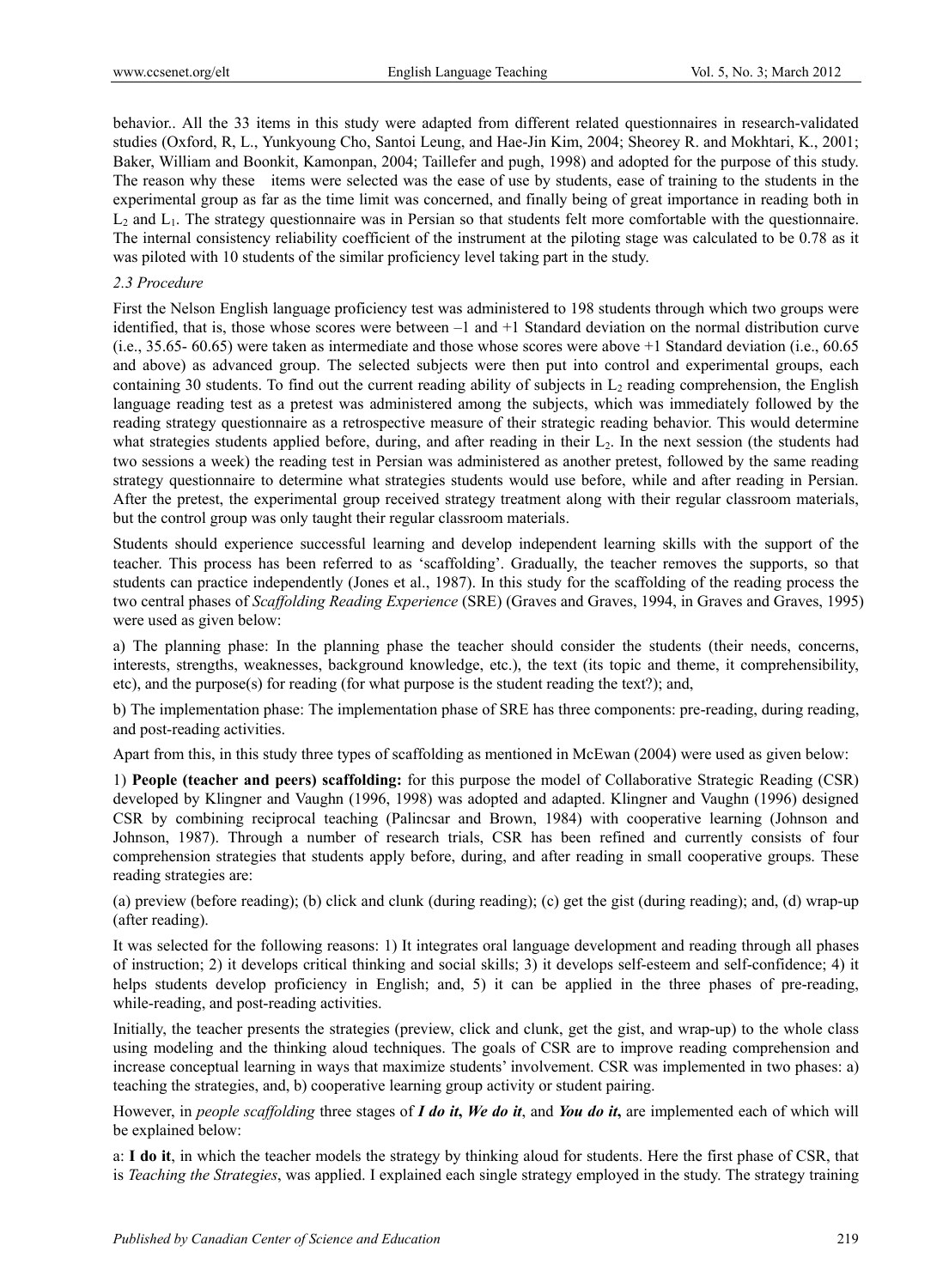consists of a number of pre-reading, while-reading and post-reading strategies.

In this study the five strategy instruction elements by Winograd and Hare (1988, in Carrell, 1998) were employed, including a) What is the strategy? b) Why should a strategy be learned? c) How should a strategy be used? d) When and where should the strategy be used? And, e) How should a strategy use be evaluated?

A common method of teaching strategies is the teacher think-aloud method or modeling (see Pressley, El-Dinary, and Brown, 1992, p. 112) which is "the act of thinking aloud regarding cognitive processing as well as engaging in observable behaviors" (McEwan, 2004, p. 21). For example, a teacher can model comprehension monitoring while reading aloud to the students by saying *I understand this paragraph, so I will go on,* or *This paragraph doesn't make sense; I'd better reread it.* 

The teacher and students had a text in hand. The teacher read the text by using the think-aloud technique and showed the students how to deal with the text strategically. To this end, the first phase of CSR (i.e., *Teaching the Strategies*) was employed. Students learn four strategies of previewing (pre-reading), click and clunk, and getting the gist (while-reading), and wrapping up (post-reading) through teacher modeling. I got the text and began to think aloud about the preview section. I asked myself questions such as *Do I know anything about the topic? Do the pictures, graphs, diagrams, etc. give me a hint of the text content? What is the main idea?* Then, I began to think aloud about the answer to these questions. In Klingner and Vaughn's CSR model there were two key activities for the preview stage (i.e., activating background knowledge and predicting about the text). However, the preview strategy is supported by the pre-reading strategies as fix-up strategies in order for CSR to suit the purposes of this study.

After finishing the preview stage I began to think aloud about the text using the while reading Click and Clunk strategy as mentioned in CSR. The click is something that readers understand while reading. The clunk is something that they don't understand. Click and clunk is a strategy used to monitor one's understanding during reading, and to use fix-up strategies when failure to understanding occurs. To think aloud I read a paragraph aloud and asked myself *Is everything clicking? Where are the clunks in the section that I am just reading?* I then used fix-up strategies to figure out the clunks.

Another while reading strategy according to Klingner and Vaughn's CSR model is *Get the Gist*. Get the Gist is employed for each paragraph. I began to think aloud using this strategy by asking myself questions about the most important person, place, or thing in the paragraph I was reading. Then I tried to find the answer for my questions.

However, the click and clunk, and get the gist strategies are supported by the while-reading strategies as fix-up strategies in order for CSR to suit the purposes of this study.

After finishing the preview, click and clunk and get the gist strategies I began to think aloud about the text using the post reading wrap up strategy as is mentioned in CSR. Wrap-up consists of two activities: a) generating questions, and b) reviewing. I began thinking aloud using questions mainly starting with *who, what, when, where, why, and how*. Then, I tried to find out the answers to my questions. I went through the text to re-read the difficult parts or find out more about the details. Then, the wrap up strategy was supported using the post reading strategies as fix-up strategies.

After students have witnessed applying the strategies through teacher modeling, the teacher asks them to form groups of five students, where each student performs a defined role as students collaboratively implement the strategies. This comes in the following *We do it* stage.

b: **We do it**, in which the class is divided into cooperative groups to practice pre-reading, while-reading and post-reading strategies together with supportive instruction from the teacher or the whole class working together with the teacher in guided practice using the CSR. Cooperative learning is "any pattern of classroom organization that allows students to work together to achieve their individual goals" (Harris and Hodges, 1995, in Koda, 2005, p. 267). For the *We do it* stage, we once again refer to the three strategies of previewing, click and clunk, and getting the gist.

Once students have learned the four strategies (preview, click and clunk, get the gist, and wrap up) and the related support strategies through teacher modeling, they are asked to apply CSR in their peer-led cooperative learning groups. Student roles are an important aspect of CSR. Members have been assigned reading tasks. Procedures for having cooperative learning groups are as follows.

**Set the stage**. First, I randomly assigned students to groups of five. The group members would change every two or three sessions. Then, I assigned roles to students. I changed their roles on a regular basis so that students can experience a variety of roles. The following five roles were given to the five members of the group:

1) *Leader*: Tells the group what to read and what strategy (Pre-, While-, Post- reading strategy) to use.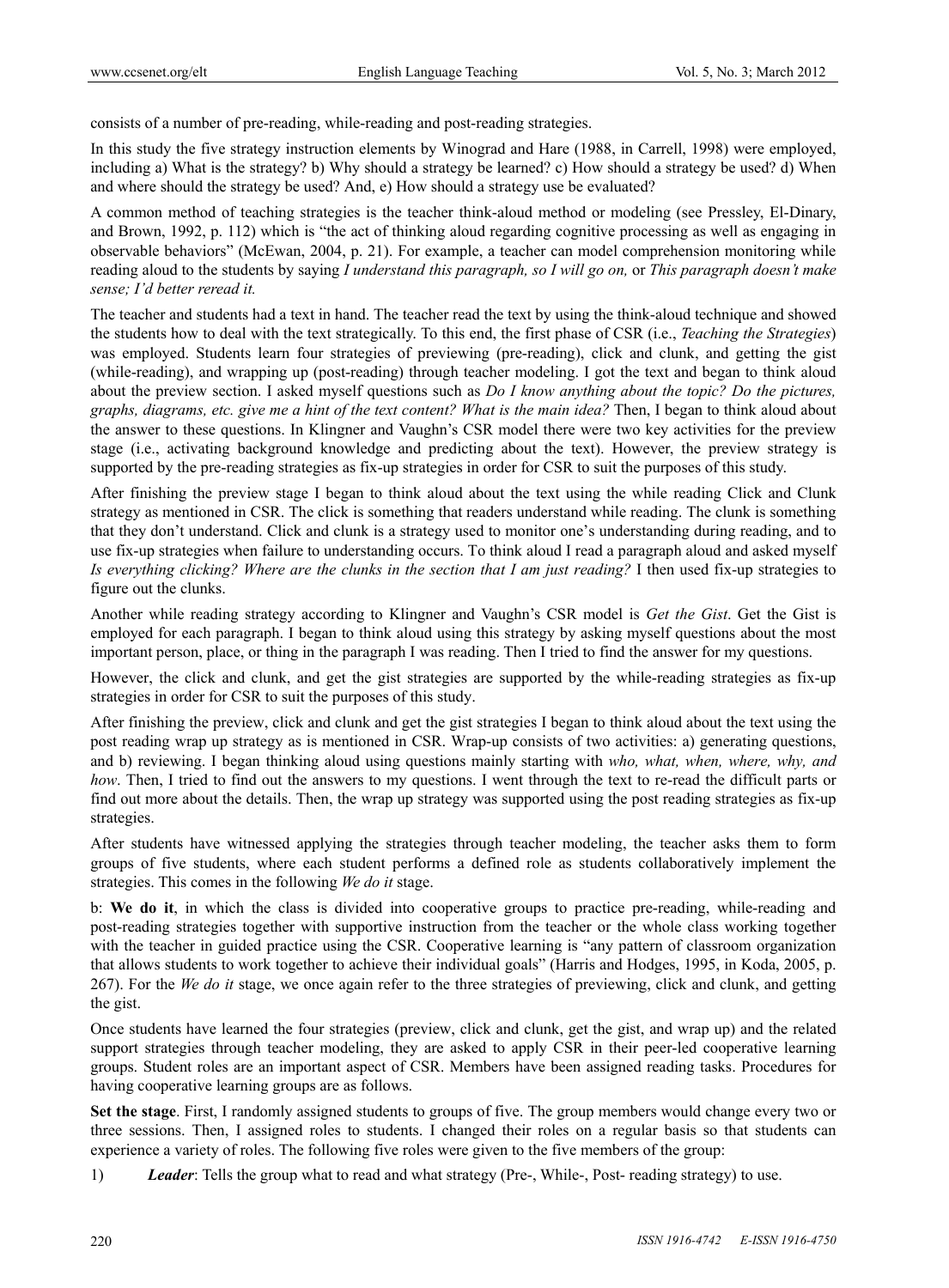2) *Clunk Expert*: Reminds the group of the steps to follow when trying to figure out the clunk(s).

3) *Gist Expert*: Guides the group toward getting the gist and determines that the gist contains the most important idea(s) but not unnecessary details.

4) *Announcer*: Calls on group members to read a passage or share an idea.

5) *Reporter*: Reports to the class the main ideas the group learned and shares a favorite question the group has generated.

And now we will have a look at the role of each cooperative group members in this study in the three stages of pre-, while-, and post-reading strategies.

#### **Preview: (before reading)**

*Leader:* We know that today's topic is-----------------. Let's brainstorm about the topic.

*Leader:* now have a quick look at the whole text and use support preview strategies.

*Announcer:* Now we share our best ideas. You (for example, student number one) first say what you think of the topic.

*Gist expert:* Have you got the general idea of the text through skimming? Tell about it.

*Clunk expert:* Have you used the support preview strategies to have a better understanding of the whole text? What are the questions that you might want to answer while you are reading the text.

*Leader:* Now, let's predict and write everything we think we might learn about from reading today.

*Reporter:* I would like to report to other groups our predictions about the text and the main ideas we learnt in the preview. I will also raise the questions that we expect to find answers for in the during-reading activity.

#### **Click and clunk and Get the Gist (During reading)**

*Leader:* Now we will read each paragraph one by one and use support Click and Clunk and Get the Gist strategies.

*Announcer:* someone please read. Student number one you read please.

*Gist expert:* Now we will go around the group and each will give the gist in his own words.

*Gist expert:* What is the most important idea in this paragraph?

*Clunk expert:* Tell us where your clunk in this paragraph was. Have you tried to use the support while-reading strategies? Other members please help him how to find out the clunks using fix-up strategies.

*Reporter:* our group's understanding of this paragraph is this. We still have some clunks. What is your idea about our clunks? How can we figure them out?

#### **Wrap up (After reading)**

*Leader:* Let's have a review of what we covered in the text. Please share your whole understanding of the text and use support wrap-up strategies.

*Leader:* Now, let's think of some questions to check if we really understood what we read. Please make as many questions as you can about the text you read. Try to start your questions mainly with who, when, what, where, why, or how.

*Announcer:* Please share your best questions. Student number one what are your questions? The rest please try to answer the questions and share your answers.

*Clunk expert:* For some of us there are some difficult questions. Why do you think you could not answer them? Did you go back to read the details of the passage to find the answer of some questions? Others please help him how to find the answer if he cannot get the answer himself.

*Reporter:* I would like to retell our understanding and our possible clunks of the whole text to other groups and then to figure our clunks out.

During the cooperative group activity, my role as a teacher was to circulate among the groups to encourage students to remain on-task and provide assistance.

c: **You do it**, in which the students are expected to use strategies more independently still by teacher's supportive scaffolding. Again some reading tasks were given to each student and they were asked to read and think-aloud about it for themselves using the three support preview, click and clunk and get the gist strategies. They were also asked to answer the end of the text questions.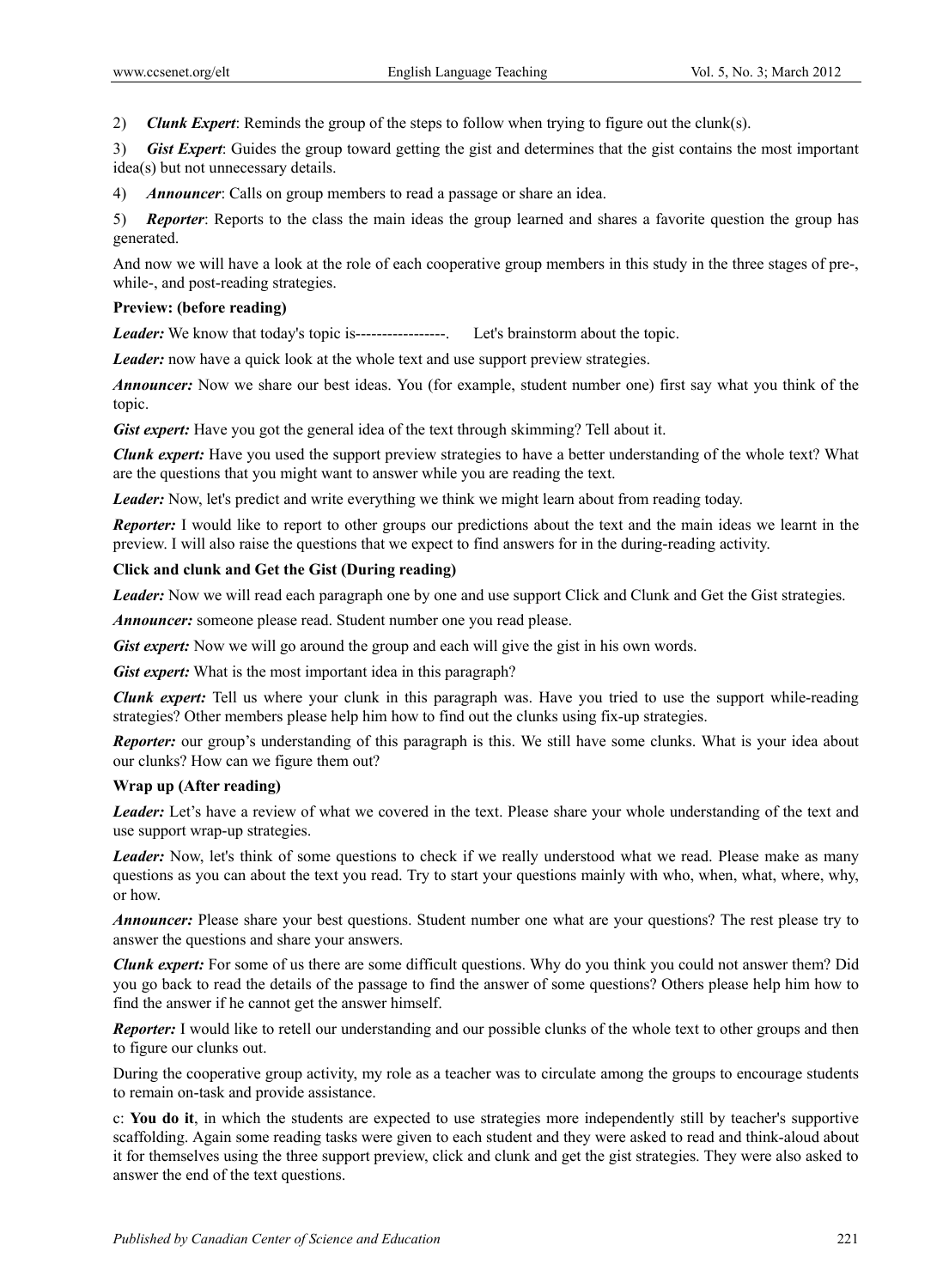**2) Text scaffolding:** Texts of reasonable reading difficulty and high interest to students were used to make strategy instruction less threatening and confusing for students. The reading materials had themes and supporting details and consisted of several paragraphs. They also contained clues/pictures for predicting.

**3) Task scaffolding:** Learners were offered a range of possible reading tasks to help them deploy and transfer the strategies. Transfer is enhanced by task similarity. The probability of transfer from one task to another is increased on a new task when the new task is similar to a previous task (Ross, 1987), and the learner understands the conditions under which the strategy applies (Pressley, Levin, and Ghatala, 1984a). Then I told the students that in the real activity of reading they must employ all the strategies together depending on the kind of text and tasks demands.

The course consisted of sixteen sessions of 70 minutes. The strategy instruction was carried out by the researcher himself arranged with the normal class hour. After the treatment was over, both the Experimental and Control groups were given the posttests.

# **3. Results and Discussion**

Independent samples 't' test and repeated measure ANOVA were employed to compare the mean scores of the intermediate and advanced students from the control and experimental groups on the pretest and post test Farsi and English reading strategies questionnaire and reading comprehension test.

As represented in Table 1, the Repeated Measure ANOVA revealed that there was a significant change in the English reading scores from pre to post test situation irrespective of the groups. F value of 309.215 was found to be significant at .000 levels. From the mean values it is evident in the pre test irrespective of the groups the mean score was 14.77 which was increased to 16.09 with the gain of 2.32 scores. However, when the change of scores from pre to post test situation was considered with respect to groups, again a significant F value was observed (F=286.318; P<.000) indicating a differential gain for groups. From the table we find that experimental group had a gain of 2.60 scores (From 15.05 to 17.65) whereas the control group had a gain of only .05 scores (from 14.48 to 14.53). We can definitely say that experimental group which had undergone intervention of reading strategies instructions had gained better than control group, which had not undergone such intervention. (See Table 1)

Hence, hypothesis 1a formulated as "There is no differential gain for experimental and control groups in English reading scores after the intervention" is rejected as the experimental group gained significantly higher than the control group.

As represented in Table 2, in Persian reading test, repeated measure ANOVA revealed that there was a significant change in scores from pre to post test situation irrespective of the groups. F value of 504.903 was found to be significant at .000 level. From the mean values it is evident in the pre test irrespective of the groups the mean score was 15.23 which was increased to 17.23 with the gain of 1.45 scores. However, when the change of scores from pre to post test situation was considered with respect to groups, again a significant F value was observed (F=438.034; P<.000) indicating a differential gain for groups. From the table we find that the experimental group had a gain of 2.81 scores (From 15.87 to 18.68) whereas the control group had a gain of only .10 scores (from 15.68 to 15.78). We can definitely say that the experimental group which had undergone intervention of reading strategy instructions had gained better than the control group, which had not undergone such intervention. (See Table 2)

Hypothesis 1b formulated as "Proficiency level of students will not have any significant influence over gain in scores from pre to post test situation in English reading scores" is accepted as there was no significant F value observed.

Further, gains with proficiency as well as gains with proficiency and groups were both found to be non-significant indicating that proficiency level of students did not influence the performance from pre to post test situation in English. (See Table 3)

Therefore, hypothesis 2a formulated as "There is no differential gain for experimental and control groups in Persian reading scores after the intervention" is rejected as the experimental group gained significantly higher than the control group.

Further, gains with proficiency as well as gains with proficiency and groups were both found to be non-significant indicating that proficiency level of students did not influence the performance from pre to post test situation in Persian. (See Table 4)

Hypothesis 2b formulated as "Proficiency level of students will not have any significant influence over gain in scores from pre to post test situation in Persian reading scores" is accepted as there was no significant F value observed.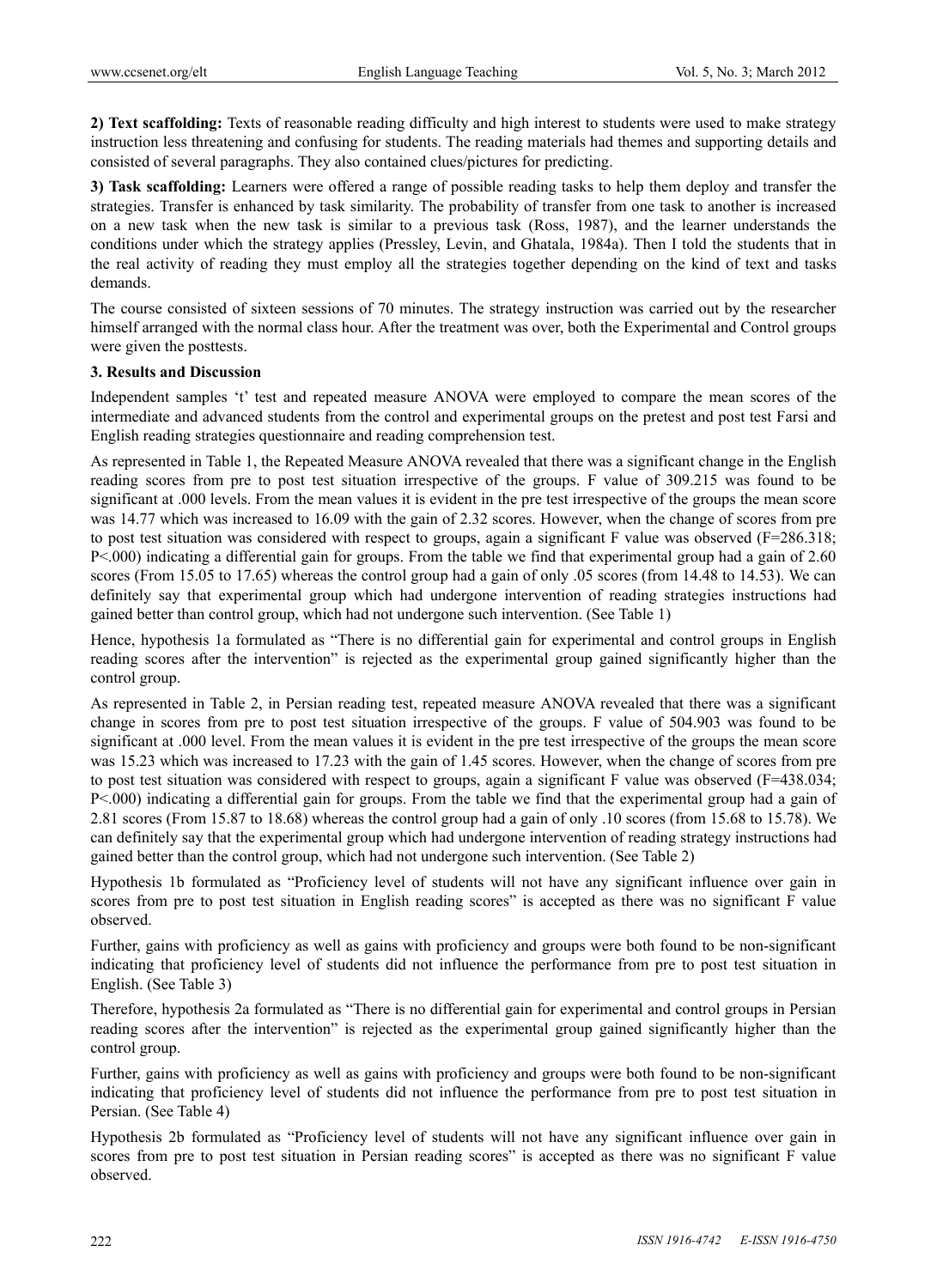As shown in table 5, Repeated Measure ANOVA revealed that there was a significant change in scores from pre to post test situation in English strateg questionnaire scores irrespective of the groups. F value of 3337.064 was found to be significant at .000 level. From the mean values it is evident in the pre test irrespective of the groups the mean score was 44.39 which was increased to 77.04 with the gain of 32.65 scores. However, when the change of scores from pre to post test situation was considered with respect to groups, again a highly significant F value was observed (F=2921.599; P<.000) indicating a differential gain for groups. From the table we find that experimental group had a gain of 63.20 scores (from 44.92 to 108.12) whereas the control group had a gain of only 2.10 scores (from 43.87 to 45.97). We can definitely say that experimental group which had undergone intervention of reading strategy instructions had gained better than control group, which had not undergone such intervention. (See Table 5)

Thus, hypothesis 3a formulated as "There is no differential gain for experimental and control groups in English reading strategy scores after the intervention" is rejected as the experimental group gained significantly higher than the control group.

As Table 6 represents, Repeated measure ANOVA revealed that there was a significant change in scores from pre to post test situation in Persian reading strategy scores irrespective of the groups. F value of 3872.278 was found to be significant at .000 level. From the mean values it is evident in the pre test irrespective of the groups the mean score was 46.38 which was increased to 76.72 with the gain of 30.34 scores. However, when the change of scores from pre to post test situation was considered with respect to groups, again a highly significant F value was observed (F=3418.346; P<.000) indicating a differential gain for groups. From the table we find that the experimental group had a gain of 30.34 scores (from 46.38 to 76.72) whereas the control group had a gain of only 1.83 scores (from 47.20 to 49.03). We can definitely say that the experimental group which had undergone intervention of reading strategy instructions had gained better than control group, which had not undergone such intervention.

Hypothesis verification indicated that hypothesis 3b formulated as "There is no differential gain for experimental and control groups in Persian reading strategies questionnaire scores after the intervention" is rejected as experimental group gained significantly higher than control group.

Further, gains with proficiency as well as gains with proficiency and groups were both found to be non-significant indicating that proficiency level of students did not influence the performance from pre to post test situation. (See Table 7)

Hypothesis 4a formulated as "Proficiency level of students will not have any significant influence over gain in scores from pre to post test situation in English reading strategy scores" is accepted as there was no significant F value observed.

Further, gains with proficiency as well as gains with proficiency and groups were both found to be non-significant indicating that proficiency level of students did not influence the performance from pre to post test situation. (See Table 8)

Hypothesis 4b formulated as "Proficiency level of students will not have any significant influence over gain in scores from pre to post test situation in Persian reading strategy scores" is accepted as there was no significant F value observed.

# **4. Conclusion and Implication**

Strategy instruction to learners has shown mixed results. Studies in  $L_1$  and  $L_2$  showed that reading strategy instruction can help poor readers improve their reading comprehension (Carrell, 1985; Anderson and Roit, 1993; Block, 1993; Palincsar and Brown, 1984; Jimenez et al. 1995; Pearson and Fielding, 1991). The finding of the current study about the effect of reading strategy instruction in  $L_2$  on  $L_2$  reading comprehension ability and the awareness and use of reading strategies in L2 is in line with the results of these studies. However, Cotterall (1990) reported no significant improvement in the reading comprehension of ESL pre-university students after implementing reciprocal teaching intervention. The reason may be that strategies were taught to students only in  $L_2$ and no explanation was given in  $L_1$  to nullify the possible lack of understanding of the strategies in  $L_2$ . This study has also shown that an increase in  $L_2$  reading ability, and reading strategy awareness and use will result in an increase in  $L_1$  reading ability, and reading strategy awareness and use as a result of transfer of reading strategies from  $L_2$  to  $L_1$ . This finding supports the results of the following studies. Hardin (2001) found that bilingual Spanish-English fourth graders of four levels of proficiency, who were exposed to think-aloud procedures, transferred strategic behaviors from one language to the other regardless of their proficiency level. Hua (1997, in Koda, 2005) compared strategy use among Chinese ESL learners in their  $L_1$  and  $L_2$  and found that readers used identical comprehension strategies in their two languages, suggesting that reading strategies may transfer across languages, regardless of linguistic distance. Jimenez et al. (1995) also found that bilingual readers tended to have a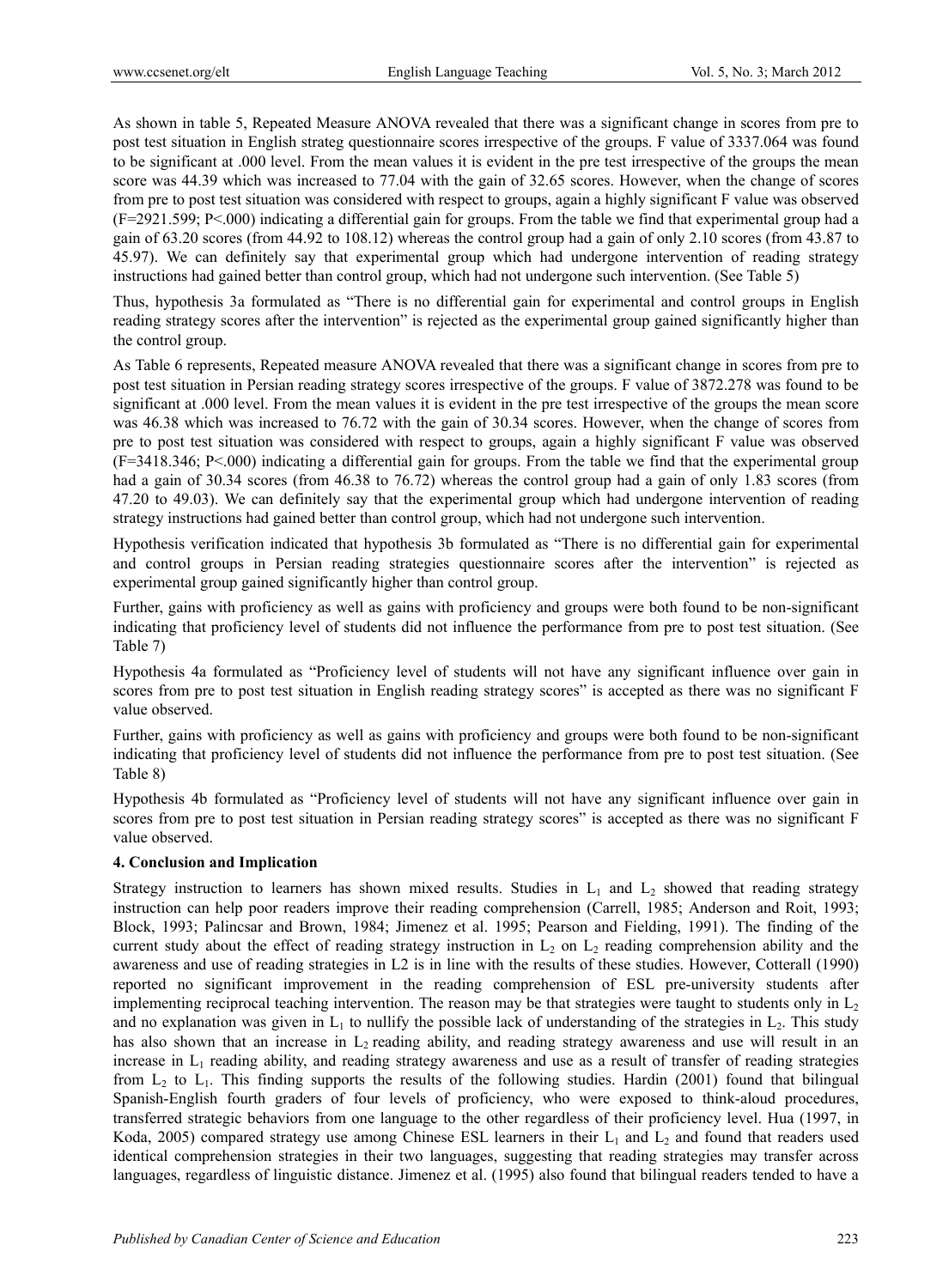unitary view of reading and conceive many similarities between reading in Spanish  $(L_1)$  and English  $(L_2)$ . Sarig (1987) stated, "reading is reading" and that  $L_1$  reading strategies transfer to the  $L_2$  context. In addition, the common underlying proficiency hypothesis and the reading universal hypothesis claim that reading is a skill interdependent or universal across languages. However, the direction of the transfer in these studies was mainly from  $L_1$  to  $L_2$ . In this study, the direction of transfer was from  $L_2$  to  $L_1$ , called reverse transfer (Cook, 2003, p.1) showing the difference of the findings of this study with the aforementioned studies. Cook (2002b) points out that one of the characteristics of  $L_2$  users is that the knowledge of their  $L_1$  is in some respects not the same as that of a monolingual. In other words, the  $L_2$  user's knowledge of their first language is undoubtedly influenced by the other languages they learn, in terms of syntax, lexicon, pragmatics, phonology, etc. Diaz (1985) also found that children learning a second language have better conceptual development, creativity and analogical reasoning.

In this study the proficiency level of students did not have any significant influence over gain in scores from pre to post test situation in L2 and L1 reading tests as well as English and Persian reading strategies questionnaire. In fact, students from both proficiency levels of intermediate and advanced gained nearly the same degree of improvement as a result of the instruction of reading strategies. Available research also shows that strategy instruction positively affects both reading performance and strategy use of language learners of varying abilities (Anderson, 1991; Muniz-Swicegood, 1994; Jimenez, 1997, in Lawrence, 2007). Hua (1997, in Koda, 2005) compared strategy use among Chinese ESL learners in their  $L_1$  and  $L_2$  and found that readers used identical comprehension strategies in their two languages, suggesting that reading strategies may transfer across languages, regardless of linguistic distance. Hardin (2001) found that bilingual Spanish-English fourth graders of four levels of proficiency, who were exposed to think-aloud procedures, transferred strategic behaviors from one language to the other regardless of their proficiency level.

Learning strategy-based instruction is a learner-focused approach to teaching with the goal of creating greater learner autonomy and increased proficiency. It helps students to become more aware of available strategies, to understand how to organize and use strategies systematically and effectively, and to learn when and how to transfer strategies to new contexts (Brown, 2001). Pedagogically, it is implied that since languages are in interaction and have effects on each other, we can reach multiple goals by learning a further language. That is, to broaden the horizon of our knowledge by learning a L2, and to compensate for areas of weaknesses in L1 as a result of the transfer of knowledge from L2 to L1. Therefore, our students would be cognitively and conceptually developed both in L2, in which they receive the instruction, and L1, to which transfer of knowledge and concepts from L2 to L1 happens. It is the job of L2 teachers to make sure if their learners are aware of their own repertoire of learning strategies in L1 and L2, and if not to teach the strategies in L2 to reach two goals: improvements in strategic learning both in L2 and in L1.

#### **References**

Anderson, N. J. (1991). Individual differences in strategy use in second language reading and testing. *Modern Language Journal*, 75, 460-472. http://dx.doi.org/10.1111/j.1540-4781.1991.tb05384.x

Anderson, V., & Roit, M. (1993). Planning and implementing collaborative strategy instruction for delayed readers in grades 6-10. *The Elementary School Journal*, 94, 121-137

Arranz, J. A (2005). Towards a global view of the transfer phenomenon. *The Reading Matrix, 5*(2).

Baker, William, & Boonkit, Kamonpan, Boonkit. (2004). Learning strategies in reading and writing: EAP contexts. *RELC Journal*, 35(3), 299-328. http://dx.doi.org/10.1177/0033688205052143

Bialystok, E. (2001). *Bilingualism in Development*. Cambridge University Press.

Block, E. (1986). The comprehension strategies of second language readers. *TESOL Quarterly*, 20, 163-494

Block, C. C. (1993). Strategy instruction in a literature-based program. *Elementary School Journal*, 94, 139-151. http://dx.doi.org/10.1086/461756

Brown, H. D. (2001). *Teaching by principles: an interactive approach to language pedagogy* (2<sup>nd</sup> Ed.). White Plains, NY: Addison Wesley Longman.

Carrell, P. L. (1985). Facilitating ESL reading by teaching text structure. *TESOL Quarterly,* 19(4), 727 752

Carrell, P. L. (1998). Can reading strategies be successfully taught? [Online] Available: http://jalt-publications.org/old\_tlt/files/98/mar/carrell.html (August, 11, 2011)

Chamot, A. U. (2005). Language Learning Strategy Instruction: Current Issues and Research. *Annual Review of Applied Linguistics*, 25, 112-130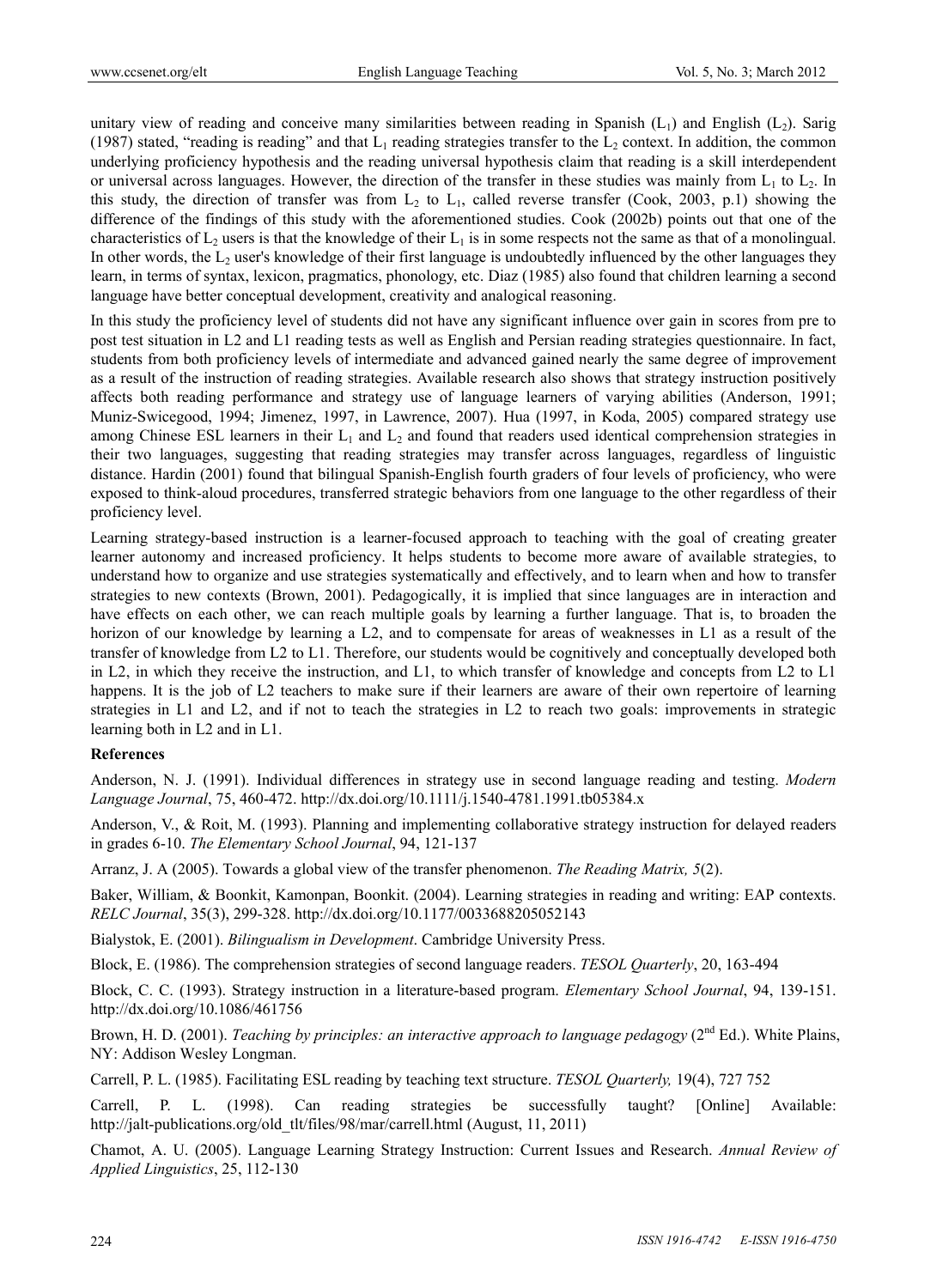Chastain, K. (1988). *Developing second language skills: Theory to Practice* (3rd ed.). San Diego, CA Harcourt, Brace, Jovanovich.

Cohen. A. D. (1995). In which language do/should multilinguals think? *Language, Culture*, *and Curriculum,* 8*,* 99-113

Cook, Vivian. (2003). Changing the first language in the  $L_2$  user's mind. Draft of Intro to  $L_2$  effects on the  $L_1$ . [Online] Available: http://homepage.ntlworld.com/vivian.c/Writings/Papers/FXintro.htm (August 2011)

Cook, Vivian (2004). Bilingual cognition and language teaching. Draft of paper for talk in Taiwan. [Online] Available: http://homepage.ntlworld.com/vivian.c/Writings/Papers/BilCog&Teaching.htm (August 2011)

Cotterall, S. (1990). Developing reading strategies through small group interaction. *RELC Journal,* 21(2), 55-59. http://dx.doi.org/10.1177/003368829002100205

Diaz, R. M. (1985). The intellectual power of bilingualism. *Quarterly Newsletter of the Laboratory of Comparative Human Cognition*, 7(1), 16-22

Graves, M. F., & Graves, B. B. (1994). *Scaffolding reading experiences: Designs for students' success.* Norwood, MA: Christopher Gordon.

Graves, M. F., & Graves, B. B. (1995). The scaffolded reading experience: A flexible framework for helping students get the most out of text. *Reading*, 29(1)

Hardin, V. (2001). Transfer and variation in cognitive reading strategies of Latina fourth-grade students in a late-exit program*. Bilingual Research Journal,* 25(4)*,* 1-21

Harris, T. L., & Hodges, R. E. (Eds.). (1995). *The literacy dictionary: The vocabulary of reading and writing.* Newark, DE: International Reading Association.

Hua, T. (1997). The relationship between reading comprehension processes in L1 and L2. *Reading Psychology*, 18, 249-301

Jimenez, R. T. (1997). The strategic reading abilities and potential of five low-literacy Latina/o readers in middle school. *Reading Research Quarterly,* 32, 224-243. http://dx.doi.org/10.1598/RRQ.32.3.1

Jimenez, R., Garcia, G., & Pearson, P. (1995). Three children, two languages, and strategic reading: Case studies in bilingual/monolingual reading. *American Educational Research Journal*, 32*,* 67-97

Johnson, D. W., & Johnson, R. T. (1987). *Learning together and alone* (2<sup>nd</sup> Ed.). Englewood Cliffs, NJ: Prentice-Hall.

Jones, B., Palinscar, A., Ogle, D., & Carr, E. (1987). *Startegic teaching and learning: Cognitive instruction in the current areas*. Alexandria Va.: Association for supervision and curriculum development.

Kecskes, I., & Papp, T. (2000). *Foreign language and mother tongue.* Hillsdale, NJ: Lawrence Erlbaum.

Kecskes, I., & I. M. Cuenca (2005). Lexical choice as a reflection of conceptual fluency*. International Journal of Bilingualism,* 9(1), 49-69

Klingner, J. K., & Vaughn, S. (1996). Reciprocal teaching of reading comprehension strategies for students with learning disabilities who use English as a second language, *Elementary School Journal,* 96(3), 275-293. http://dx.doi.org/10.1086/461828

Klingner, J. K., & Vaughn, S. (1998). Using collaborative strategic reading. *Teaching exceptional children*, 30(6), 32-37. [Online] Available: http://www.dldcec.org/pdf/teaching\_how-tos/using\_collaborative.pdf (August 2011)

Koda, K. (2005). *Insights into second language reading: A cross-linguistic approach.* Cambridge. Cambridge University Press.

Lu, Xiaofei. (2004). Promoting learner awareness of language transfer errors in ICALL. The *Proceedings of the 6th International Symposium on Applied Linguistics and Language Teaching* (ISALLT-04) (pp. 521-530). Beijing-Shanghai, China.

Lawrence, L. J. (2007). Cognitive and metacognitive reading strategies revisited: implications for instruction. *The reading matrix*, 7(3), 55-71

McEvan, E. K (2004). *Seven strategies of highly effective readers. Using cognitive research to boost K-8 achievement.* Corwin press.

Muniz-Swicegood, M. (1994). The effects of metacognitive reading strategy training on the reading performance and student reading analysis strategies of third grade bilingual students. *Bilingual Research Journal,* 18(1), 83-97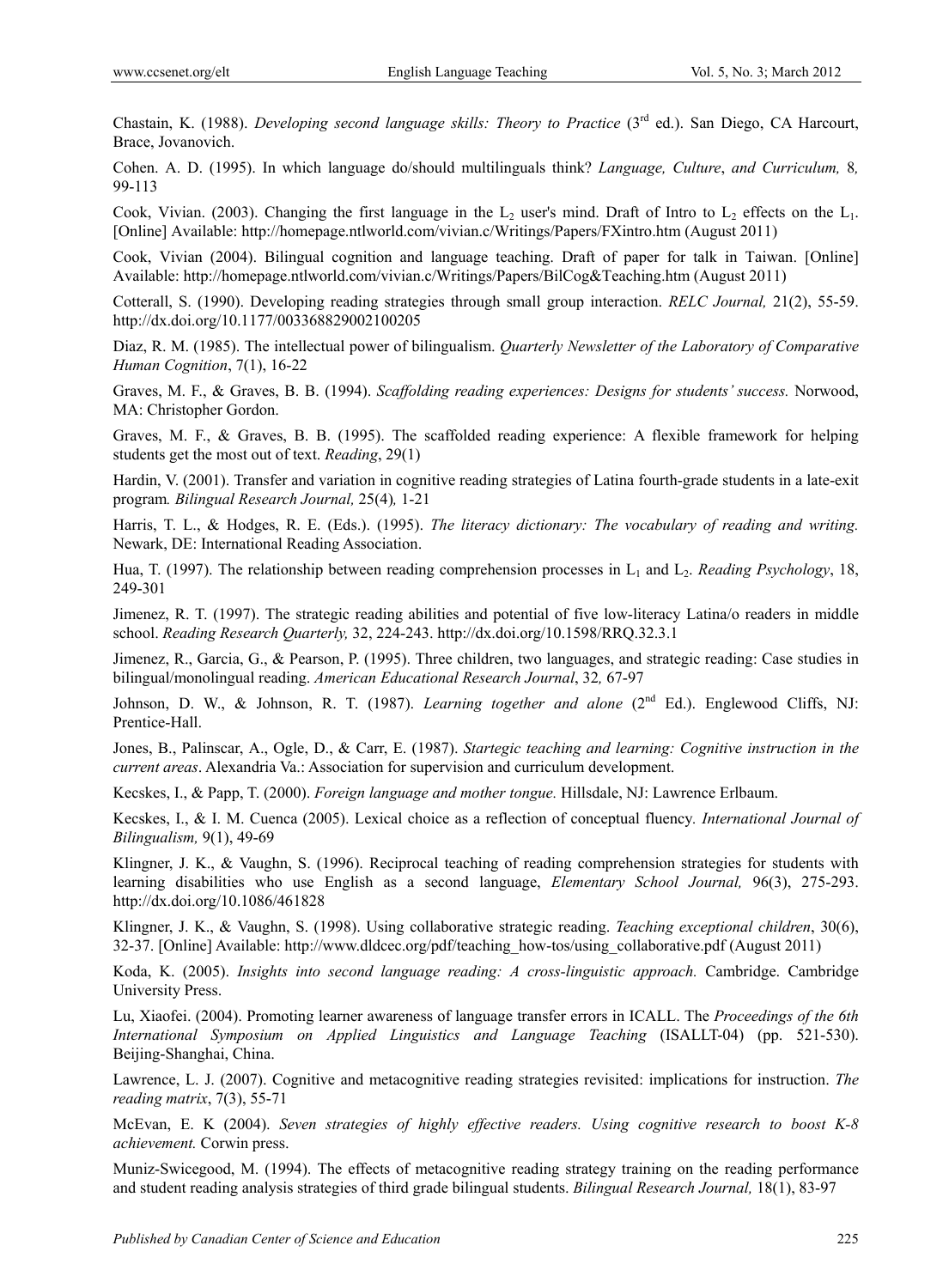Odlin, T. (1989). *Language transfer.* Cambridge University Press.

Oxford, R, L., Yunkyoung Cho, Santoi Leung, & Hae-Jin Kim. (2004). Effect of the presence and difficulty of task on strategy use: An exploratory study. In I, Peter Jordens, & Eric Kellerman, (Eds.). 42(1), 1-47

Palincsar, A. S., & Brown, A. L. (1984). Reciprocal teaching of comprehension-fostering and monitoring activities. *Cognition and Instruction,* 1*,* 117-175. http://dx.doi.org/10.1207/s1532690xci0102\_1

Paris, S. G., Cross, D. R., & Lipson, M. Y. (1984). Informed strategies for learning: a program to improve children's reading awareness and comprehension. *Journal of Educational Psychology,* 76(6)*,* 1239-1252

Pavlenko, Aneta, & Travis, Scott. (2002). Bidirectional transfer. *Applied Linguistics,* 23(2), 190- 214

Pearson, P. D., & Fielding, L. (1991). Comprehension instruction. In R. Barr, M. Kamil, P. Mosenthal, & P. Pearson (Eds.), *Handbook of reading research* (pp. 815-860). White Plains, NY: Longman.

Pressley, M., Levin, J. R., & Ghatala, E. S. (1984). Memory strategy monitoring in adults and children. *Journal of Verbal Learning Behaviour*, 23, 270-288. http://dx.doi.org/10.1016/S0022-5371(84)90181-6

Pressley, M., Beard El-Dinary, P., & Brown, R. (1992). Skilled and not-so-skilled reading: Good information processing and not-so-good information processing. In M. Pressley, K., Harris, & J. Guthrie (Eds.), *Promoting academic competence and literacy in schools* (pp. 91-127). San Diego, CA: Academic Press.

Ross, B. H. (1987). This is like that: The use of earlier problems and the separation of similarity effects. *Journal of Experimental Psychology: Learning, Memory, and Cognition,* 13, 629-639

Sarig, G. (1987). High-level reading in the first and in the foreign language: Some comparative processes data. In J. Devine, P. Carrell, & D. E. Eskey (Eds.), *Research In Reading in English as Second Language* (pp. 105-120). Washington, D.C. : TESOL.

Selinker, L. (1972). Interlanguage. *International Review of Applied Linguistics,* X(3), 209-231

Sheorey R., & Mokhtari, K. (2001). Differences in the Metacognitive Awareness of Reading Strategies among Native and Non-native Readers. *System,* 29(4)*,* 431-449

Taillefer, G., & Pugh, T. (1998). Strategies for professional reading in L<sub>1</sub> and L<sub>2</sub>. *Jornal Of Research in Reading*, 21(2)*,* 97-108. http://dx.doi.org/10.1111/1467-9817.00047

Urquart, A., & Weir, J. C. (1998). *Reading in a Second Language: process and product.* London Longman.

Table 1. Mean pre-, and post-test scores in English reading test of students with intermediate and advanced level of proficiency of experimental and control groups

|               |                    |          | Groups |           |      |      |  |  |  |
|---------------|--------------------|----------|--------|-----------|------|------|--|--|--|
|               |                    | Pre test |        | Post test |      |      |  |  |  |
| <b>GROUPS</b> | <b>PROFICIENCY</b> | Mean     | S.D    | Mean      | S.D  |      |  |  |  |
| Control       | Intermediate       | 13.30    | 2.02   | 13.40     | 2.06 | 0.10 |  |  |  |
|               | Advanced           | 15.67    | 1.86   | 15.67     | 1.99 | 0.00 |  |  |  |
|               | Total              | 14.48    | 2.27   | 14.53     | 2.31 | 0.05 |  |  |  |
| Experimental  | Intermediate       | 14.00    | 1.70   | 16.57     | 1.83 | 2.57 |  |  |  |
|               | Advanced           | 16.10    | 1.58   | 18.73     | 1.98 | 2.63 |  |  |  |
|               | Total              | 15.05    | 1.94   | 17.65     | 2.19 | 2.60 |  |  |  |
| Total         | Intermediate       | 13.65    | 1.89   | 14.98     | 2.51 | 1.33 |  |  |  |
|               | Advanced           | 15.88    | 1.73   | 17.20     | 2.50 | 1.32 |  |  |  |
|               | Total              | 14.77    | 2.12   | 16.09     | 2.73 | 1.32 |  |  |  |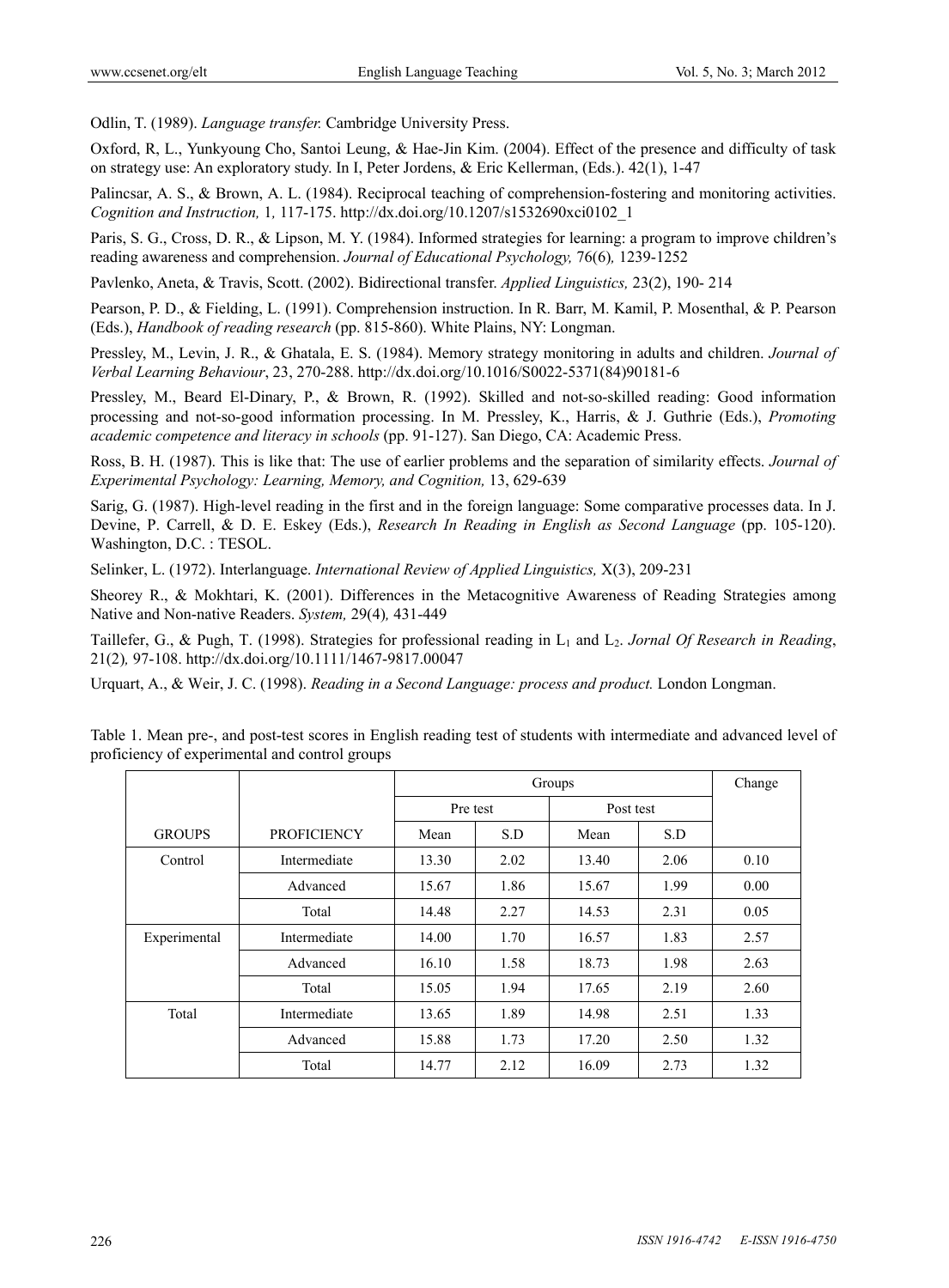|               |                    |       | Groups   |           |        |      |  |  |  |  |
|---------------|--------------------|-------|----------|-----------|--------|------|--|--|--|--|
|               |                    |       | Pre test | Post test | Change |      |  |  |  |  |
| <b>GROUPS</b> | <b>PROFICIENCY</b> | Mean  | S.D      | Mean      | S.D    |      |  |  |  |  |
| Control       | Intermediate       | 14.43 | 1.57     | 14.53     | 1.70   | 0.10 |  |  |  |  |
|               | Advanced           | 16.93 | 2.08     | 17.03     | 2.11   | 0.10 |  |  |  |  |
|               | Total              | 15.68 | 2.22     | 15.78     | 2.28   | 0.10 |  |  |  |  |
| Experimental  | Intermediate       | 14.53 | 1.46     | 17.10     | 1.45   | 2.57 |  |  |  |  |
|               | Advanced           | 17.20 | 2.09     | 20.27     | 2.43   | 3.07 |  |  |  |  |
|               | Total              | 15.87 | 2.24     | 18.68     | 2.55   | 2.81 |  |  |  |  |
| Total         | Intermediate       | 14.48 | 1.50     | 15.82     | 2.03   | 1.34 |  |  |  |  |
|               | Advanced           | 17.07 | 2.07     | 18.65     | 2.79   | 1.58 |  |  |  |  |
|               | Total              | 15.78 | 2.22     | 17.23     | 2.81   | 1.45 |  |  |  |  |

Table 2. Mean pre-, and post-test scores in Persian reading test of students with intermediate and advanced level of proficiency of experimental and control groups

Table 3. Results of repeated measure ANOVA for mean pre-, and post-test scores in English reading test of students with intermediate and advanced level of proficiency of experimental and control groups

|                              | Sum of  |     | Mean    |         |      |
|------------------------------|---------|-----|---------|---------|------|
| Source of variation          | Squares | df  | Square  | F       | Sig. |
| Change                       | 105.338 |     | 105.338 | 309.215 | .000 |
| Change x Group               | 97.538  |     | 97.538  | 286.318 | .000 |
| Change x Proficiency         | .004    |     | .004    | .012    | .912 |
| Change x Group x Proficiency | .104    |     | .104    | .306    | .581 |
| Error (Change)               | 39.517  | 116 | .341    |         |      |

Table 4. Results of repeated measure ANOVA for mean pre-, and post-test scores in Persian reading test of students with intermediate and advanced level of proficiency of experimental and control groups

|                              | Sum of  |     |             |         |      |
|------------------------------|---------|-----|-------------|---------|------|
| Source of variation          | Squares | df  | Mean Square | F       | Sig. |
| Change                       | 127.604 |     | 127.604     | 504.903 | .000 |
| Change x Group               | 110.704 |     | 110.704     | 438.034 | .000 |
| Change x Proficiency         | .938    |     | .938        | 3.709   | .057 |
| Change x Group x Proficiency | .938    |     | .938        | 3.709   | .057 |
| Error (Change)               | 29.317  | 116 | .253        |         |      |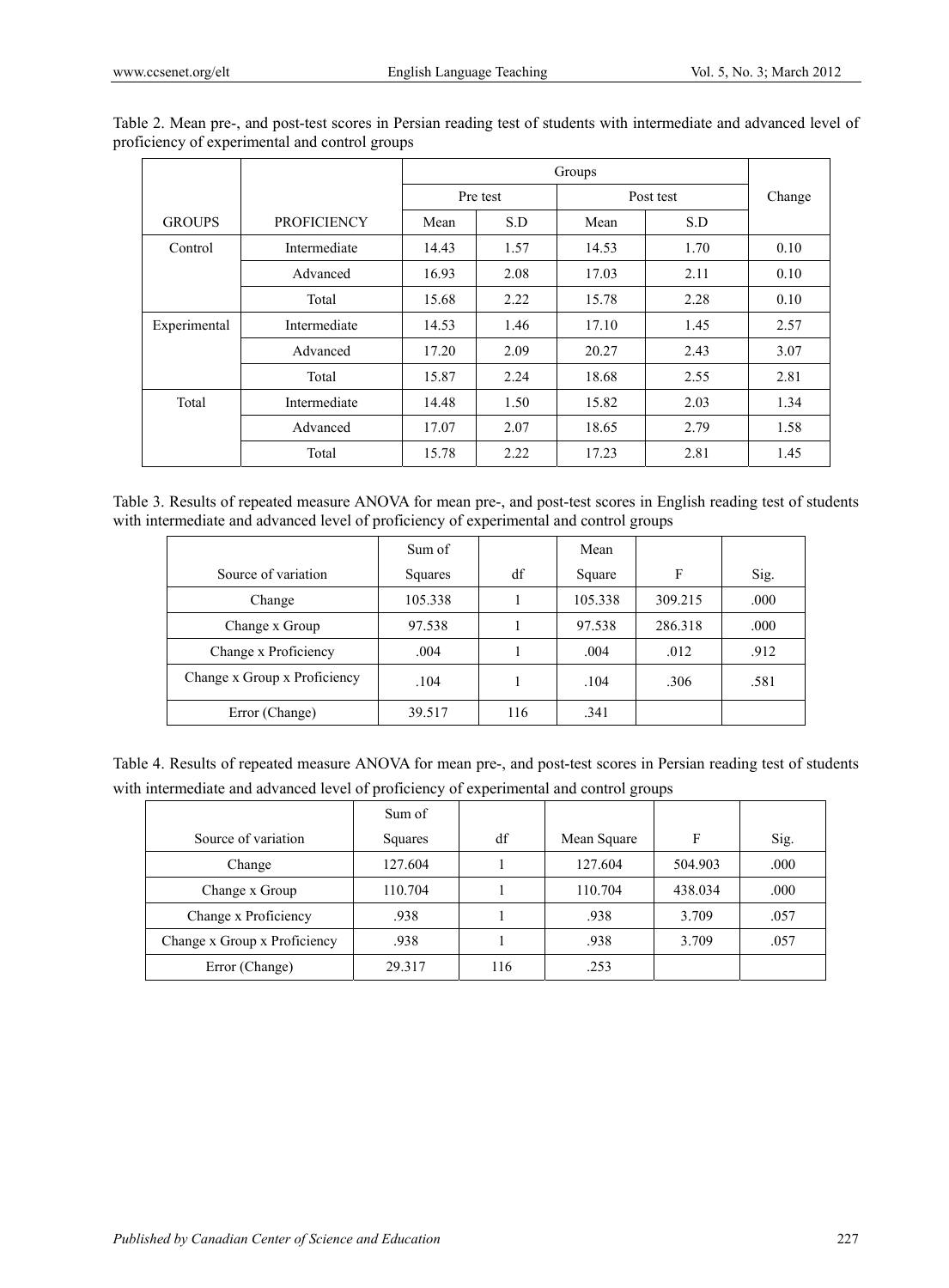|               |                    | Pre test |       | Post test | Change |       |
|---------------|--------------------|----------|-------|-----------|--------|-------|
| <b>GROUPS</b> | <b>PROFICIENCY</b> | Mean     | S.D   | Mean      | S.D    |       |
| Control       | Intermediate       | 40.57    | 11.24 | 42.17     | 12.03  | 1.60  |
|               | Advanced           | 47.17    | 8.47  | 49.77     | 8.41   | 2.60  |
|               | Total              |          | 10.41 | 45.97     | 10.98  | 2.10  |
| Experimental  | Intermediate       | 43.00    | 6.53  | 104.63    | 4.71   | 61.63 |
|               | Advanced           | 46.83    | 4.81  | 111.60    | 6.06   | 64.77 |
|               | Total              | 44.92    | 6.01  | 108.12    | 6.43   | 63.20 |
| Total         | Intermediate       | 41.78    | 9.20  | 73.40     | 32.77  | 31.62 |
|               | Advanced           | 47.00    | 6.83  | 80.68     | 32.01  | 33.68 |
|               | Total              | 44.39    | 8.48  | 77.04     | 32.47  | 32.65 |

Table 5. Mean pre-, and post-test scores in English cognitive and metacognitive reading strategies questionnaire of students with intermediate and advanced level of proficiency of experimental and control groups

Table 6. Mean pre-, and post-test scores in Persian cognitive and metacognitive reading strategies questionnaire of students with intermediate and advanced level of proficiency of experimental and control groups

|              |                    |          | Groups |           |       |       |  |  |  |
|--------------|--------------------|----------|--------|-----------|-------|-------|--|--|--|
|              |                    | Pre test |        | Post test |       |       |  |  |  |
| <b>ROUPS</b> | <b>PROFICIENCY</b> | Mean     | S.D    | Mean      | S.D   |       |  |  |  |
| Control      | Intermediate       | 43.67    | 9.59   | 45.50     | 10.16 | 1.83  |  |  |  |
|              | Advanced           | 50.73    | 7.46   | 52.57     | 7.27  | 1.84  |  |  |  |
|              | Total              | 47.20    | 9.23   | 49.03     | 9.45  | 1.83  |  |  |  |
| Experimental | Intermediate       | 43.43    | 8.53   | 103.13    | 4.31  | 59.70 |  |  |  |
|              | Advanced           | 47.70    | 4.10   | 105.67    | 5.85  | 57.97 |  |  |  |
|              | Total              | 45.57    | 6.98   | 104.40    | 5.25  | 58.83 |  |  |  |
| Total        | Intermediate       | 43.55    | 9.00   | 74.32     | 30.07 | 30.77 |  |  |  |
|              | Advanced           | 49.22    | 6.16   | 79.12     | 27.56 | 29.90 |  |  |  |
|              | Total              | 46.38    | 8.19   | 76.72     | 28.82 | 30.34 |  |  |  |

|  |  |                                 |  |  |  |  |  | Table 7. Results of repeated measure ANOVA for mean pre-, and post-test scores in English cognitive and           |  |
|--|--|---------------------------------|--|--|--|--|--|-------------------------------------------------------------------------------------------------------------------|--|
|  |  |                                 |  |  |  |  |  | metacognitive reading strategies questionnaire of students with intermediate and advanced level of proficiency of |  |
|  |  | experimental and control groups |  |  |  |  |  |                                                                                                                   |  |

|                              | Sum of    |     |             |          |      |
|------------------------------|-----------|-----|-------------|----------|------|
| Source of variation          | Squares   | df  | Mean Square | F        | Sig. |
| Change                       | 63961.350 |     | 63961.350   | 3337.064 | .000 |
| Change x Group               | 55998.150 |     | 55998.150   | 2921.599 | .000 |
| Change x Proficiency         | 64.067    |     | 64.067      | 3.343    | .070 |
| Change x Group x Proficiency | 17.067    |     | 17.067      | .890     | .347 |
| Error (Change)               | 2223.367  | 116 | 19.167      |          |      |